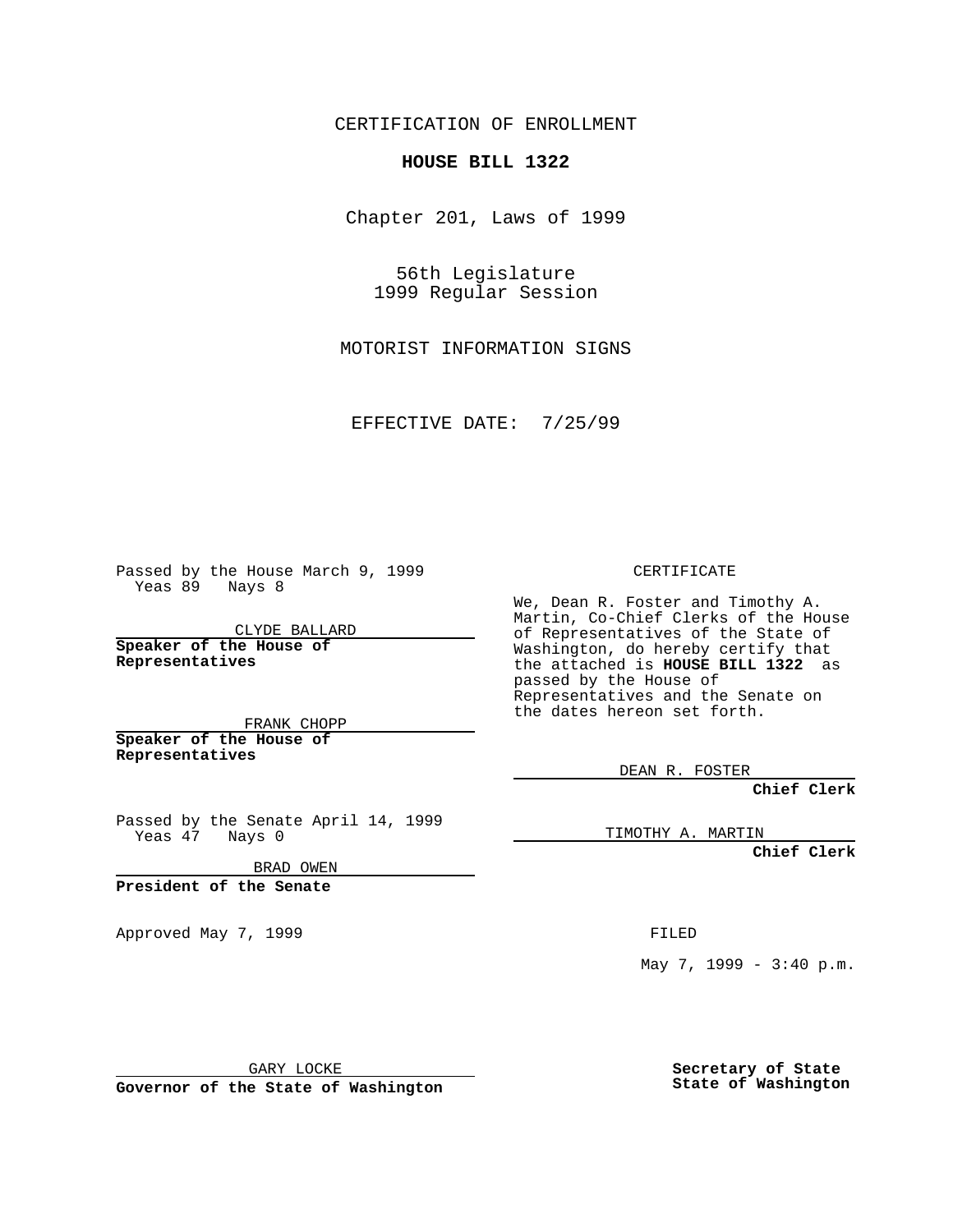## **HOUSE BILL 1322** \_\_\_\_\_\_\_\_\_\_\_\_\_\_\_\_\_\_\_\_\_\_\_\_\_\_\_\_\_\_\_\_\_\_\_\_\_\_\_\_\_\_\_\_\_\_\_

\_\_\_\_\_\_\_\_\_\_\_\_\_\_\_\_\_\_\_\_\_\_\_\_\_\_\_\_\_\_\_\_\_\_\_\_\_\_\_\_\_\_\_\_\_\_\_

Passed Legislature - 1999 Regular Session

## **State of Washington 56th Legislature 1999 Regular Session**

**By** Representatives Mitchell, Romero, Fisher and Murray; by request of Department of Transportation

Read first time 01/21/1999. Referred to Committee on Transportation.

 AN ACT Relating to motorist information signs; and amending RCW 47.36.005, 47.36.300, 47.36.310, 47.36.320, 47.36.330, 47.36.340, and 47.36.350.

BE IT ENACTED BY THE LEGISLATURE OF THE STATE OF WASHINGTON:

 **Sec. 1.** RCW 47.36.005 and 1991 c 94 s 3 are each amended to read as follows:

 The definitions set forth in this section apply throughout this chapter.

 (1) "Erect" means to construct, build, raise, assemble, place, affix, attach, create, paint, draw, or in any other way bring into being or establish.

 (2) "Interstate system" means a state highway that is or becomes part of the national system of interstate and defense highways as 14 described in section 103(d) of Title 23, United States Code.

(3) "Maintain" means to allow to exist.

 (4) "Primary system" means a state highway that is or becomes part of the federal-aid primary system as described in section 103(b) of title 23, United States Code.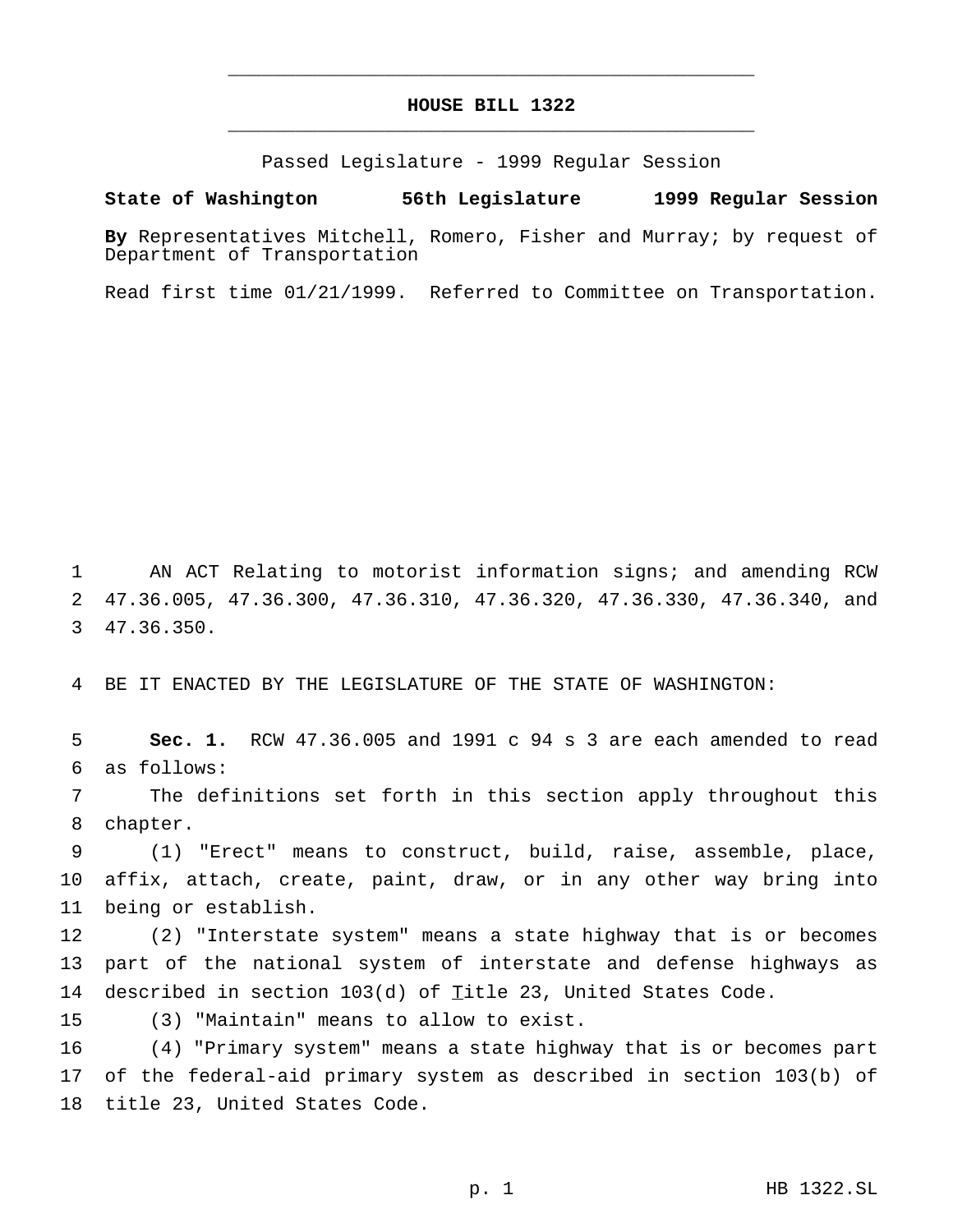(5) "Scenic system" means (a) a state highway within a public park, federal forest area, public beach, public recreation area, or national monument, (b) a state highway or portion of a highway outside the boundaries of an incorporated city or town designated by the legislature as a part of the scenic system, or (c) a state highway or portion of a highway outside the boundaries of an incorporated city or town designated by the legislature as a part of the scenic and recreational highway system except for the sections of highways specifically excluded in RCW 47.42.025.

10 (6) "((Specific)) Motorist information sign panel" means a panel, rectangular in shape, located in the same manner as other official traffic signs readable from the main traveled ways, and consisting of: (a) The words "GAS," "FOOD," ((or)) "LODGING," "CAMPING," 14 "RECREATION," or "TOURIST ACTIVITIES" and directional information; and (b) One or more individual business signs mounted on the panel.

 (7) "Business sign" means a separately attached sign mounted on the 17 ((specific)) motorist information sign panel or roadside area information panel to show the brand or trademark and name, or both, of the motorist service available on the crossroad at or near the interchange. Nationally, regionally, or locally known commercial symbols or trademarks for service stations, restaurants, and motels shall be used when applicable. The brand or trademark identification symbol used on the business sign shall be reproduced with the colors and general shape consistent with customary use. Messages, trademarks, or brand symbols that interfere with, imitate, or resemble an official warning or regulatory traffic sign, signal, or device are prohibited. (8) "Roadside area information panel or display" means a panel or display located so as not to be readable from the main traveled way, erected in a safety rest area, scenic overlook, or similar roadside area, for providing motorists with information in the specific interest of the traveling public.

 (9) "Tourist-oriented directional sign" means a sign on a 33 ((specific)) motorist information sign panel on the state highway system to provide directional information to a qualified tourist-oriented business, service, or activity.

 (10) "Qualified tourist-oriented business" means a lawful cultural, historical, recreational, educational, or entertaining activity or a unique or unusual commercial or nonprofit activity, the major portion of whose income or visitors are derived during its normal business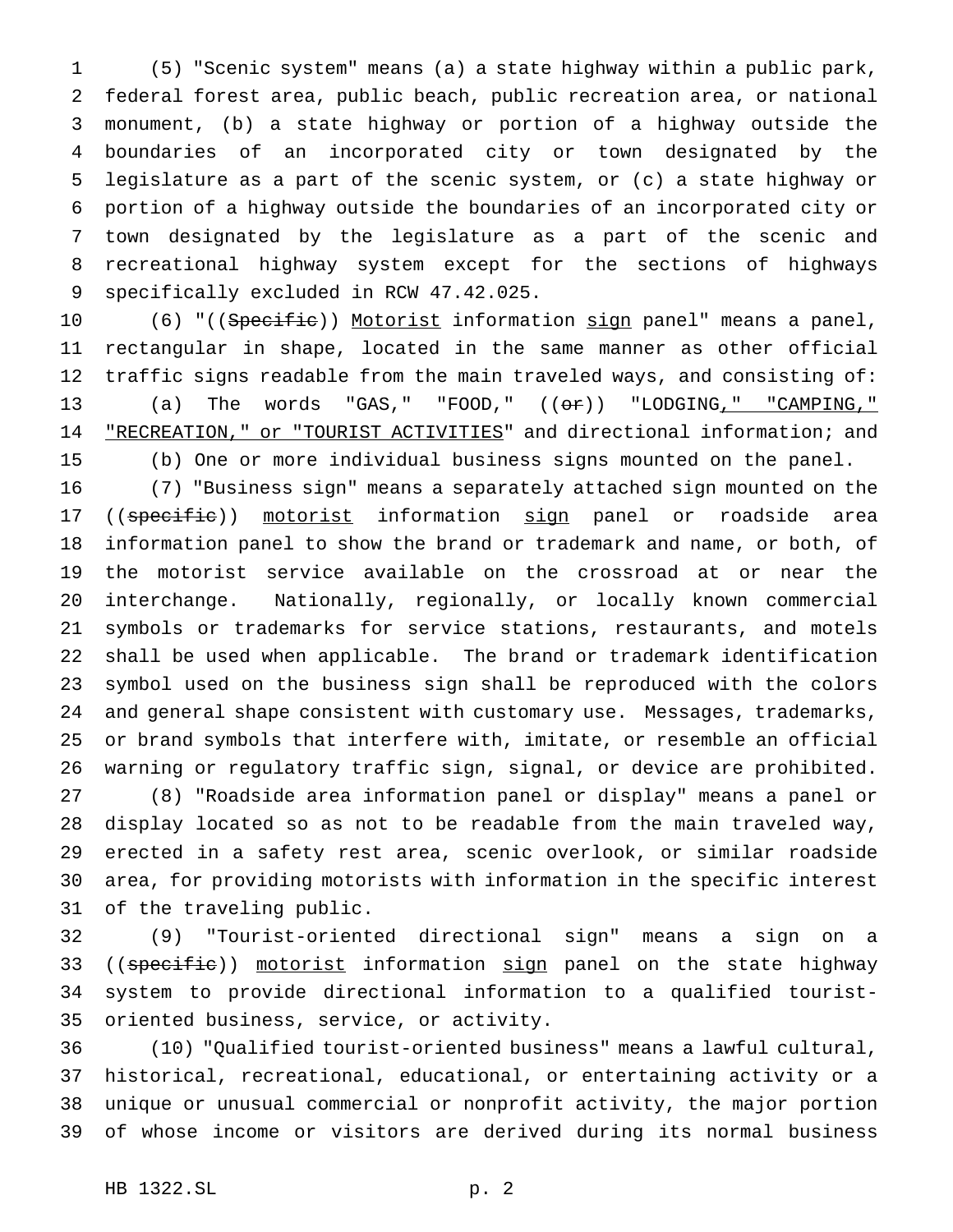1 season from motorists not residing in the immediate area of the 2 activity.

3 (11) "Adopt-a-highway sign" means a sign on a state highway right 4 of way referring to the departments' adopt-a-highway litter control 5 program.

6 **Sec. 2.** RCW 47.36.300 and 1986 c 114 s 3 are each amended to read 7 as follows:

 (1) The legislative authority of any county, city, or town may erect, or permit the erection of, supplemental directional signs directing motorists to motorist service businesses qualified for 11 ((specific)) motorist information sign panels pursuant to RCW 47.36.310 12 or 47.36.320 in any location on, or adjacent to, the right of way of any roads or streets within their jurisdiction.

14 (2) Appropriate fees may be charged to cover the cost of issuing 15 permits, installation, or maintenance of such signs.

16 (3) Supplemental signs and their locations shall comply with all 17 applicable provisions of this chapter, ((sections 131 and 315 of Title 18 23 United States Code)) the Manual on Uniform Traffic Control Devices, 19 and such rules as may be adopted by the department ((including the 20 manual on uniform traffic control devices for streets and highways)).

21 **Sec. 3.** RCW 47.36.310 and 1987 c 469 s 3 are each amended to read 22 as follows:

23 The department is authorized to erect and maintain ((specific)) 24 motorist information sign panels within the right of way of the 25 interstate highway system to give the traveling public specific 26 information as to gas, food, ((or)) lodging, camping, or tourist-27 oriented business available on a crossroad at or near an interchange. 28 ((Specific)) Motorist information sign panels shall include the words 29 "GAS, " "FOOD, "  $((e^*)$  "LODGING, " "CAMPING, " or "TOURIST ACTIVITIES" and 30 directional information and may contain one or more individual business 31 signs maintained on the panel. ((Specific)) Motorist information sign 32 panels are authorized within the corporate limits of cities and towns 33 and areas zoned for commercial or industrial uses at locations where 34 there is adequate distance between interchanges to ensure compliance 35 with the ((provisions of Title 23 C.F.R. sec. 655.307(a))) Manual on 36 Uniform Traffic Control Devices. The erection and maintenance of 37 ((specific)) motorist information sign panels shall also conform to the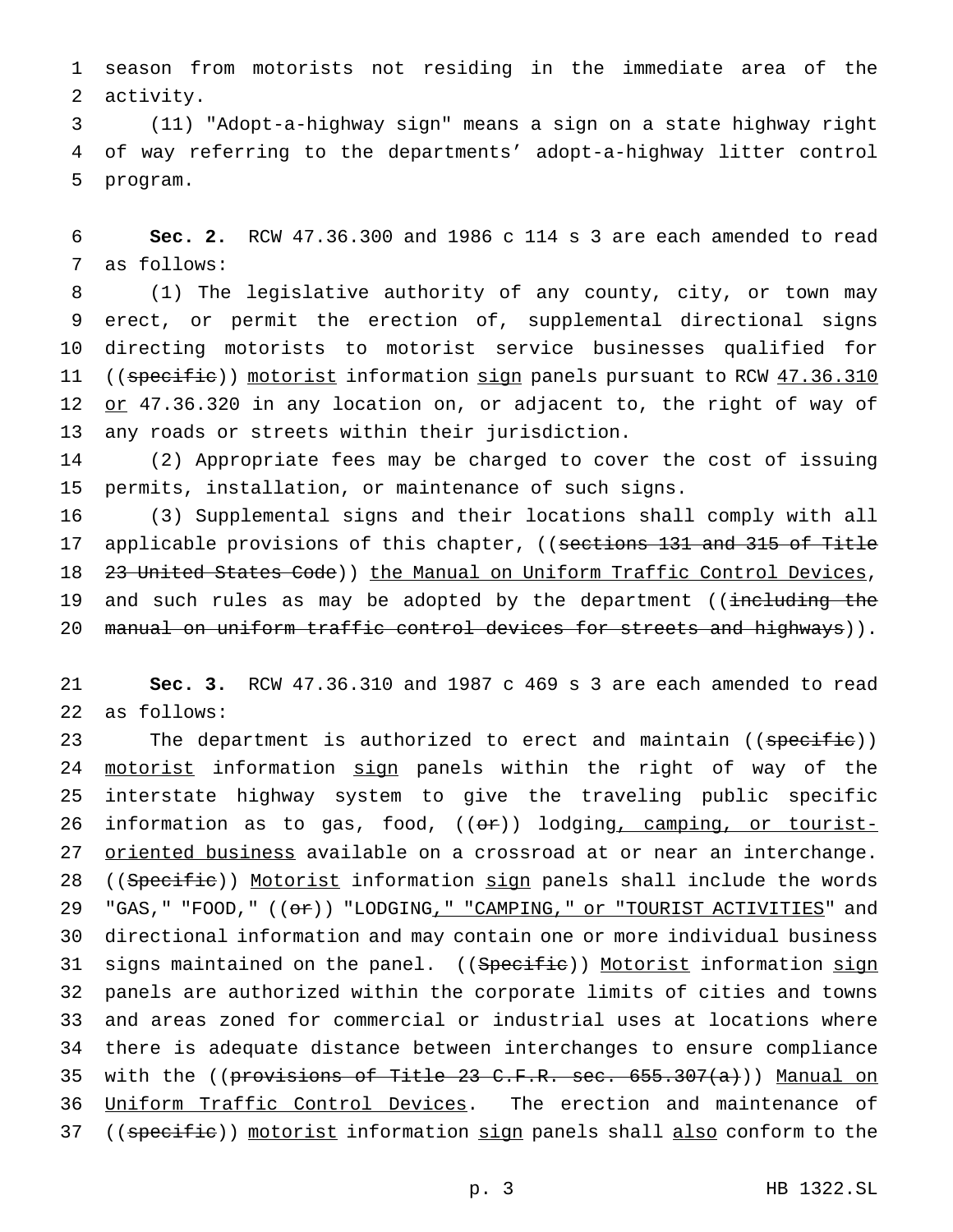1 ((national standards promulgated by the United States secretary of 2 transportation pursuant to sections 131 and 315 of Title 23, United 3 States Code)) Manual on Uniform Traffic Control Devices and rules 4 adopted by the state department of transportation. A motorist service 5 or tourist-oriented business located within one mile of ((a state)) an 6 interstate highway shall not be permitted to display its name, brand, 7 or trademark on a ((specific)) motorist information sign panel unless 8 its owner has first entered into an agreement with the department 9 limiting the height of its on-premise signs at the site of its service 10 installation to not more than fifteen feet higher than the roof of its 11 main building measured to the bottom of the on-premise sign. The 12 restriction for on-premise signs does not apply if the sign is not 13 visible from the highway. The department may, on a case-by-case basis, 14 waive the height restriction when an on-premise sign is visible from 15 the rural interstate system. The department shall charge reasonable 16 fees for the display of individual business signs to defray the costs 17 of their installation and maintenance, and may charge reasonable fees 18 to recover costs for the erection and maintenance of the motorist 19 information sign panels. ((The restriction for on-premise signs shall 20 not apply if the sign is not visible from the highway. The department 21 may, on a case-by-case basis, waive the height restriction when an on-22 premise sign is visible from the rural interstate system.))

23 **Sec. 4.** RCW 47.36.320 and 1986 c 114 s 2 are each amended to read 24 as follows:

25 The department is authorized to erect and maintain ((specific)) 26 motorist information sign panels within the right of way of ((both the 27 primary system and the scenic system)) noninterstate highways to give 28 the traveling public specific information as to gas, food, lodging, 29 recreation, or ((lodging available off the primary or scenic highway)) 30 tourist-oriented businesses accessible by way of highways intersecting 31 the ((primary or scenic)) noninterstate highway. ((Such specific)) The 32 motorist information sign panels ((and tourist-oriented directional 33 signs shall be)) are permitted only at locations within the corporate 34 limits of cities and towns and areas zoned for commercial or industrial 35 uses where there is adequate distance between interchanges to ensure 36 compliance with the ((provisions of Title 23 C.F.R. secs. 655.308(a) 37 and 655.309(a))) Manual on Uniform Traffic Control Devices. 38 ((Specific)) Motorist information sign panels shall include the words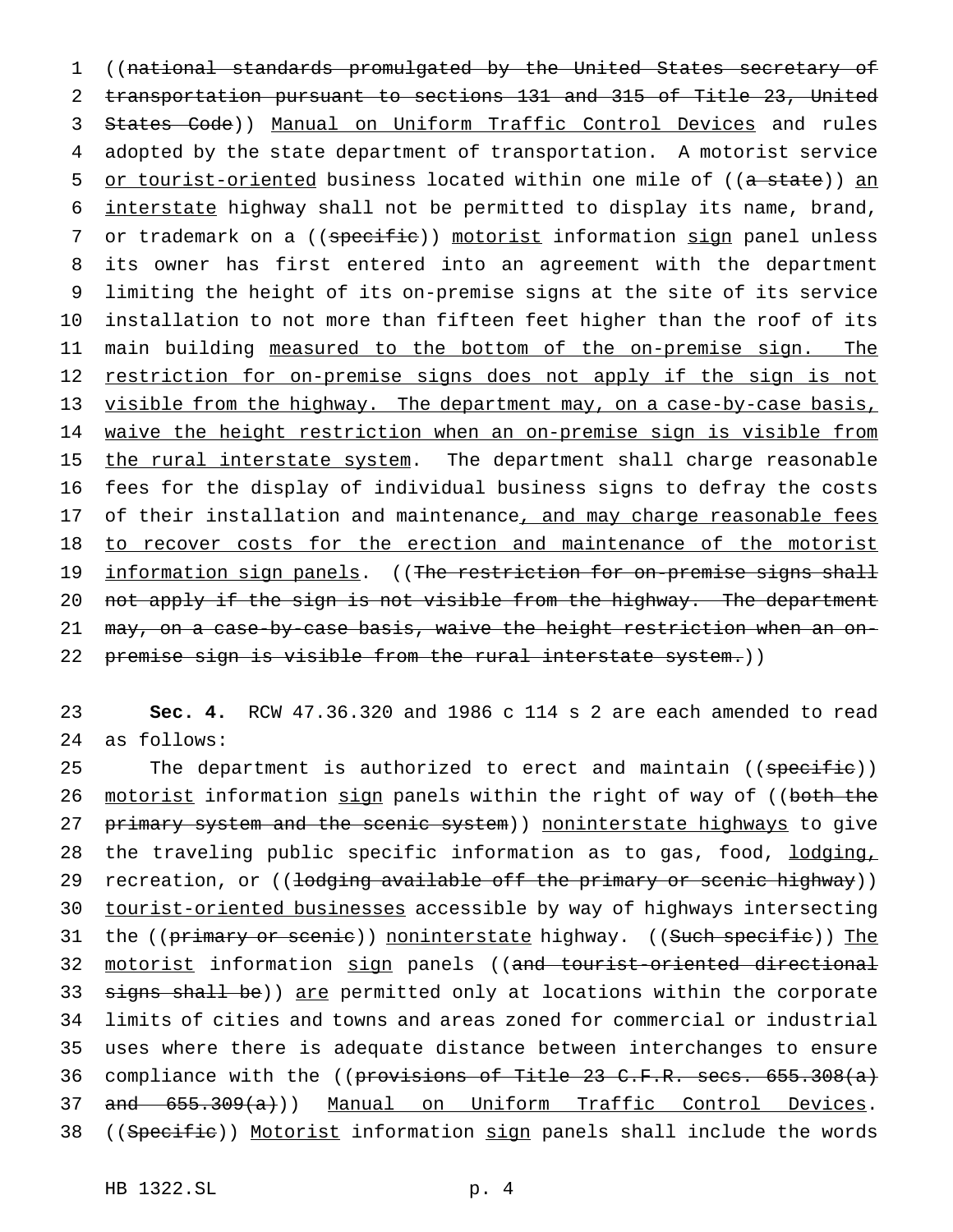1 "GAS, " "FOOD, " "LODGING, " "RECREATION, " or "((LODGING)) TOURIST 2 ACTIVITIES" and directional information and may contain one or more 3 individual business signs maintained on the panel. The erection and 4 maintenance of ((specific)) motorist information sign panels along 5 ((primary or scenic)) noninterstate highways shall also conform to the 6 ((national standards promulgated by the United States secretary of 7 transportation pursuant to sections 131 and 315 of Title 23 United 8 States Code)) Manual on Uniform Traffic Control Devices and rules 9 adopted by the state department of transportation ((including the 10 manual on uniform traffic control devices for streets and highways)). 11 A motorist service or tourist-oriented business located within one mile 12 of a ((state)) noninterstate highway shall not be permitted to display 13 its name, brand, or trademark on a ((specific)) motorist information 14 sign panel unless its owner has first entered into an agreement with 15 the department limiting the height of its on-premise signs at the site 16 of its service installation to not more than fifteen feet higher than 17 the roof of its main building measured to the bottom of the on-premise 18 sign.

19 The department shall adopt rules for the erection and maintenance 20 of tourist-oriented directional signs with the following restrictions: 21 (1) Where installed, they shall be placed in advance of the "GAS," 22 "FOOD," "LODGING," or "RECREATION(( $\frac{1}{f}$  or "LODGING" specific))" motorist 23 information sign panels previously described in this section;

24 (2) Signs shall not be placed to direct a motorist to an activity 25 visible from the main traveled roadway;

 (3) Premises on which the qualified tourist-oriented business is located must be within fifteen miles of the state highway, and necessary supplemental signing on local roads must be provided before the installation of the signs on the state highway.

30 The department shall charge reasonable fees for the display of 31 individual business signs to defray the costs of their installation and 32 maintenance, and may charge reasonable fees for the erection and 33 maintenance of the motorist information sign panels.

34 **Sec. 5.** RCW 47.36.330 and 1985 c 142 s 3 are each amended to read 35 as follows:

36 (1) Not more than six business signs may be permitted on 37 ((specific)) motorist information sign panels authorized by RCW 38 47.36.310 and 47.36.320.